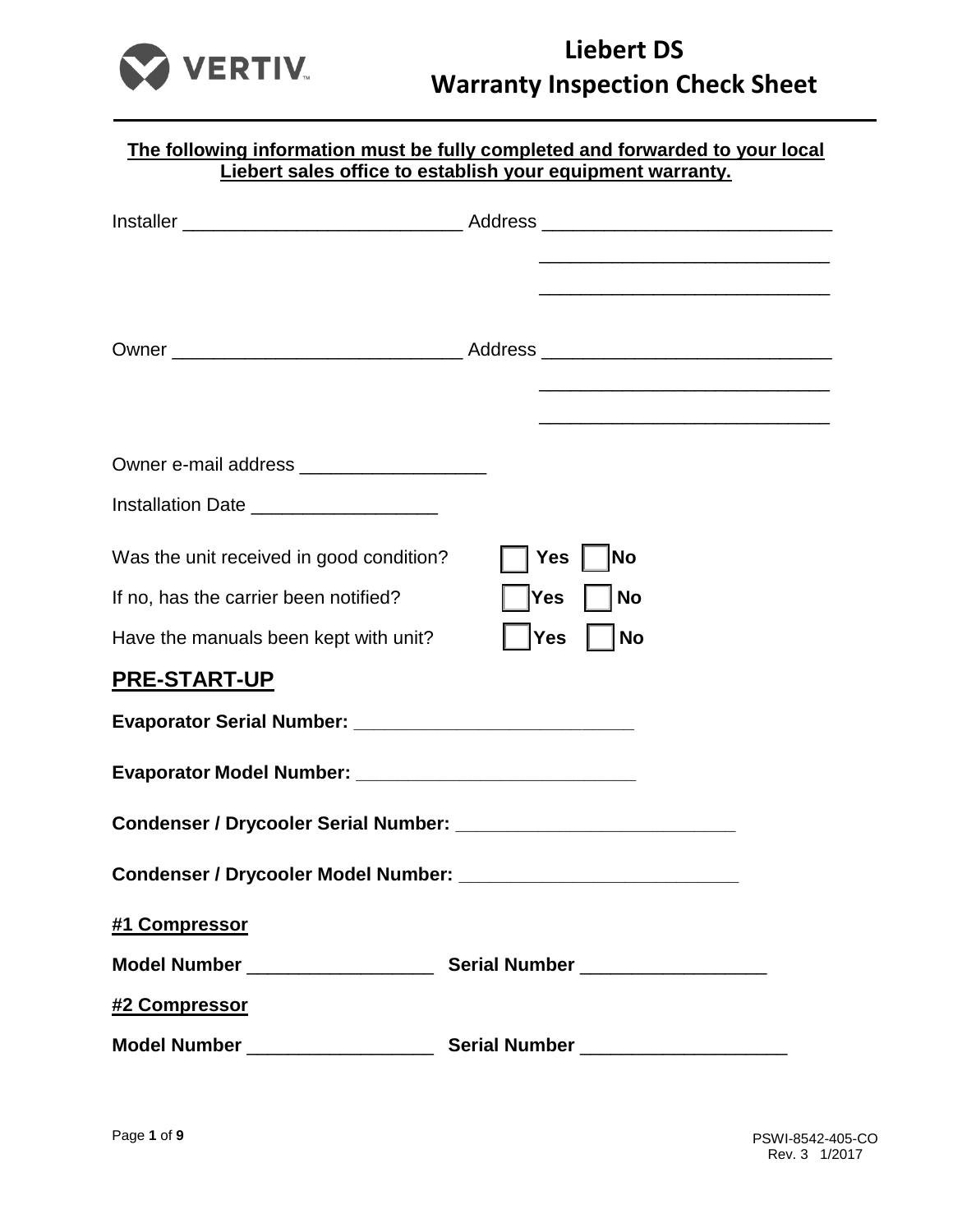# **WARNING**

**Arc flash and electric shock hazard. Open all local and remote electric power disconnect switches, verify with a voltmeter that power is off and wear personal protective equipment per NFPA 70E before working within the electric control enclosure or any hazardous voltage electric connection enclosure. Failure to comply can cause serious injury or death.** 

**With the electric power to the unit OFF check the following items as noted:**

| Internal piping clamps tight and secure on Evaporator and Condenser.                                                                                 |
|------------------------------------------------------------------------------------------------------------------------------------------------------|
| Field piping properly supported and secure.                                                                                                          |
| Hot Gas line pitched according to User Manual.                                                                                                       |
| Field piping trapped according to User Manual.                                                                                                       |
| Field piping properly sized according to the User Manual.                                                                                            |
| ALL electrical connections are tight and properly terminated on Evaporator and<br>Condenser/Drycooler.                                               |
| Heat Rejection Interlock wiring has been correctly installed between Evaporator and<br>Condenser/Drycooler (70 and 71).                              |
| CAN Communication cable has been correctly installed between Evaporator,<br>Condenser                                                                |
| Equipment is installed level.                                                                                                                        |
| Remove all debris from unit area.                                                                                                                    |
| Water supply line(s), condensate pump, or gravity drain connections are tight and<br>do not leak. Drain lines are open and clear of dirt and debris. |
| Duct work is complete, and secured. (If Applicable)                                                                                                  |
| Verify Proper Water/Glycol Maintenance/Treatment has been performed.                                                                                 |
| Yes<br>No (if no, conformation available please inform end user)                                                                                     |
| Shut off valves<br><b>Strainers</b>                                                                                                                  |
| Filters are installed in the unit?                                                                                                                   |
| <b>Filter Size</b><br>Quantity                                                                                                                       |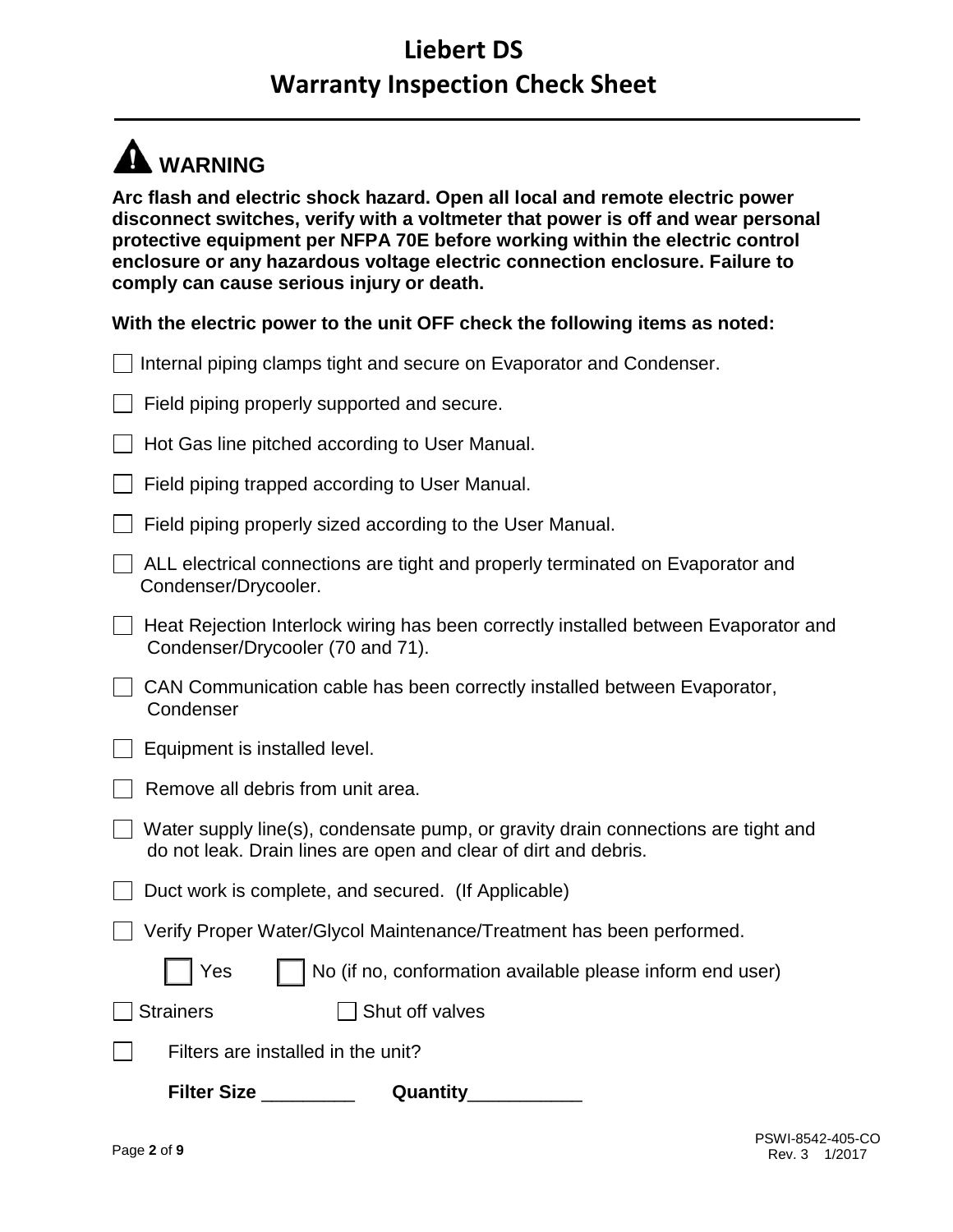| <b>Forward Curve Blowers (If Applicable)</b>                                                 |                     |  |  |
|----------------------------------------------------------------------------------------------|---------------------|--|--|
| Blower drive system rotates freely and belts are properly aligned and properly<br>tensioned? |                     |  |  |
| Main fan HP ____________                                                                     | Voltage____________ |  |  |
|                                                                                              |                     |  |  |
| <b>EC Fans (If Applicable)</b>                                                               |                     |  |  |
| EC plug fan Assemblies tight and secured?                                                    |                     |  |  |
| Fan secured in UP position?                                                                  |                     |  |  |
| Fan secured in Down position?                                                                |                     |  |  |
| Jack secured in holder?                                                                      |                     |  |  |
| $EC$ Plug fan HP $\qquad \qquad$                                                             | Voltage_______      |  |  |

### **Evaporator Inspection**



**Risk of electric shock, contact with high speed moving parts and hot surfaces, Can cause serious injury or death. Use extreme caution when working inside the unit cabinet of an energized unit near bare live hazardous voltage terminals, high speed moving parts such as blower wheels and shafts, pulleys, belts, EC fan blades and hot surfaces such as motors, heater elements, hot gas lines, and humidifier bulbs**

1. Check voltage at disconnect and record.

**L1-L2 \_\_\_\_\_\_\_\_\_\_\_\_ L2-L3 \_\_\_\_\_\_\_\_\_\_ L1-L3 \_\_\_\_\_\_\_\_\_\_** 

2. Close all local and remote electric power disconnect switches. Verify with a voltmeter that power is on and the supply voltage matches the marked unit voltage rating.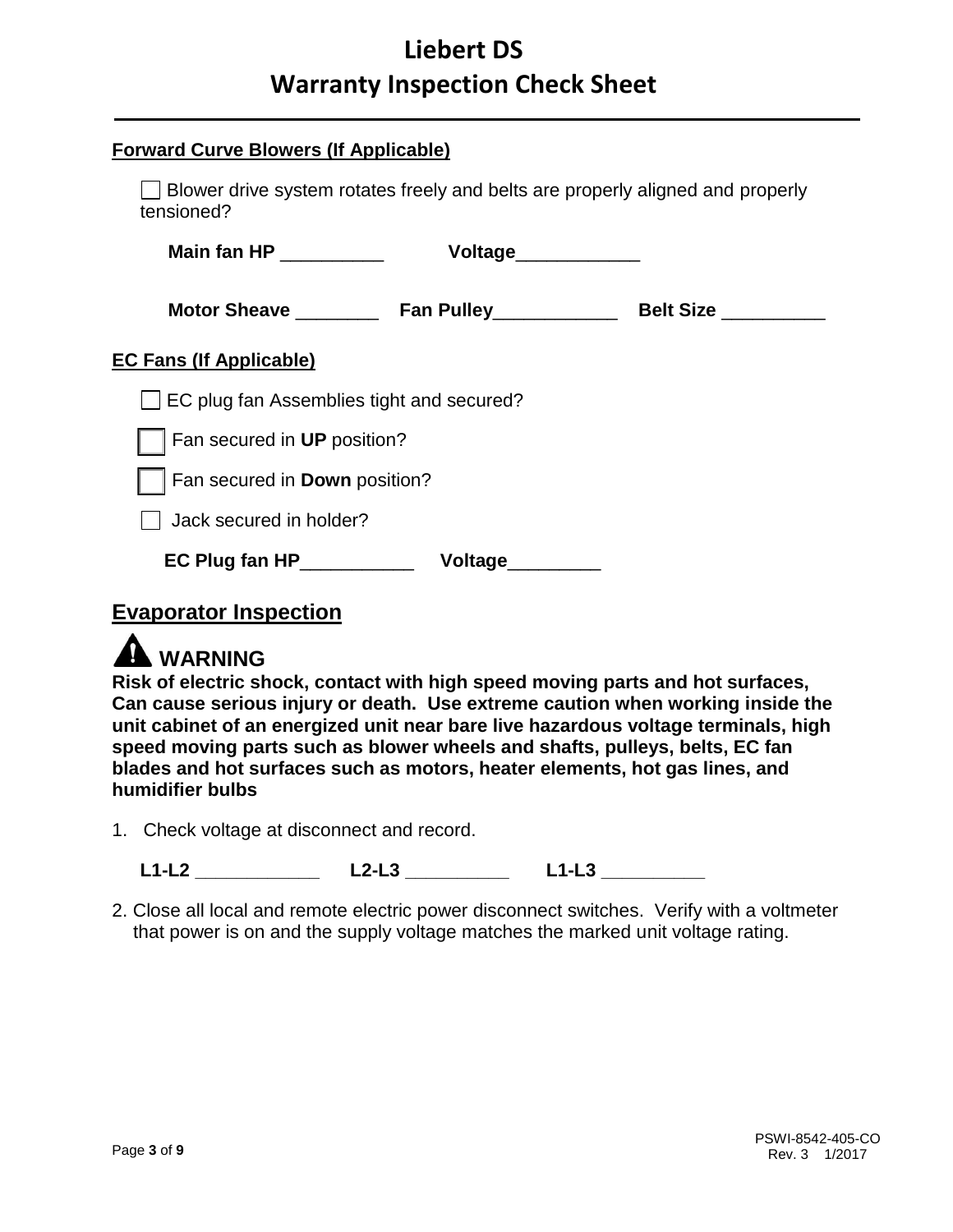## **A** WARNING

**Arc flash and electric shock hazard. Wear personal protective equipment per NFPA 70E before working within the electric control enclosure or any hazardous voltage electric connection enclosure. Use extreme caution when checking the status of live hazardous voltage circuits. Failure to comply can cause serious injury or death.**

- **Check unit electrical phasing with a phase meter. If phasing is incorrect, change wiring at input source to unit. Do not change any unit or component phasing.**
- **Check the compressors for proper rotation by bumping the contactors and watching the gauge pressures. If the pressures are equalized and the compressor sounds noisy, then compressor is running backwards.**
- 3. Check and record control voltage transformers for proper output. (Secondary voltage should not be under 23 VAC or exceed 27 VAC under load, change tap if necessary). **T1**\_\_\_\_\_\_\_\_\_\_Volt
- 4. Record iCOM Software Version:
- *NOTE: The software version is located in the Network Menu that is located in Service Menus.*
- *NOTE: Check operation of each component by utilizing the Service Menu that is located in the Service Menus on the iCOM Control.*
- 5. Enable Manual Mode.
- 6. Enable Fans and record Main Fan amperage.

| I 1 | - 2 | L3             | <b>Fuse</b> |
|-----|-----|----------------|-------------|
| L1  | ၇   | L <sub>3</sub> | <b>Fuse</b> |
| L1  | ່າ  | L3             | <b>Fuse</b> |

7. Enable Reheats and record amperage. Disable Reheats after test.

**RHT1 \_\_\_\_\_/\_\_\_\_\_ RHT2 \_\_\_\_\_/\_\_\_\_\_ RHT3 \_\_\_\_\_/\_\_\_\_\_ Fuse \_\_\_\_\_\_\_\_\_**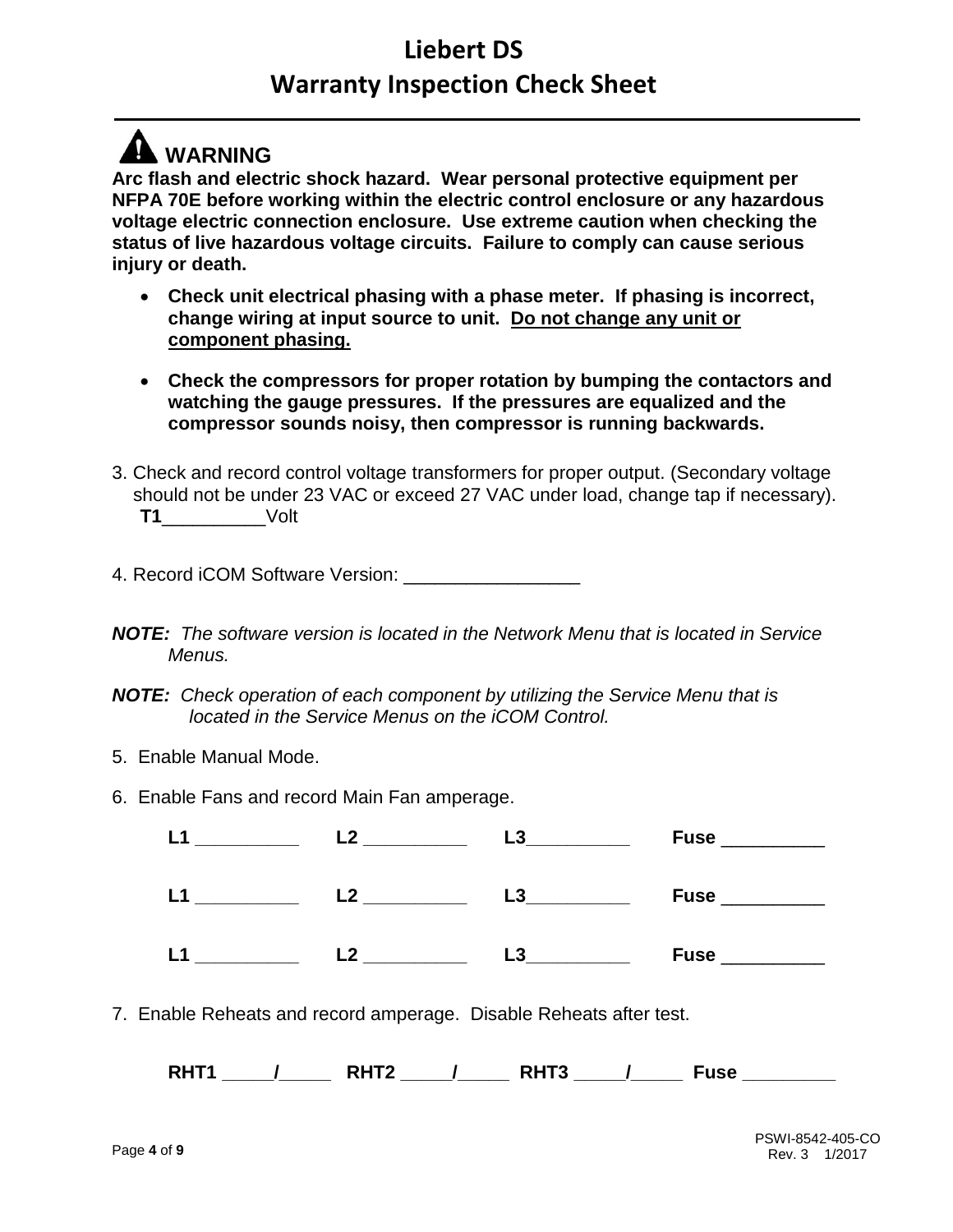*NOTE: On units with Infrared humidifiers, fill pan with water before turning on the lamps. Check water level and adjust high limit float for proper operation.*

8. Enable Humidifier and record amperage. Check for leaks at all piping connections. Disable Humidifier after test.

## **WARNING**

**Risk of electric shock and contact with extremely hot parts, can cause serious injury or death. Use extreme caution when working near bare live hazardous voltage terminals or energized humidifier bulbs.**

**L1 \_\_\_\_\_\_\_\_\_\_ L2 \_\_\_\_\_\_\_\_\_\_ L3 \_\_\_\_\_\_\_\_\_\_ Fuse** \_\_\_\_\_\_\_\_\_\_

9. Check condensate pump for proper operation by filling pump with water. Check for leaks at all piping connections. Record pump amperage. (If Applicable)

# **A** WARNING

**Risk of electric shock and contact with hot motor surfaces, Can cause serious injury or death. Use extreme caution when working near bare live hazardous voltage terminals or the energized condensate pump motor. Do not remove the condensate pump electric connection terminal cover. Use extreme caution and do not spill water on the motor or the electric connection cover.**

**L1 \_\_\_\_\_\_\_\_\_\_ L2 \_\_\_\_\_\_\_\_\_\_ Fuse \_\_\_\_\_\_\_\_\_\_**

#### **Chilled Water/Freecooling Units**

- Set 3P 1/2 Actuator Open to On. Check for full valve travel. Set 3P 1/2 Actuator Open to Off.
- $\Box$  Set 3P 1/2 Actuator Close to On. Check for complete valve closure. Set 3P 1/2 Actuator Close to Off.
- Check for leaks at all piping connections.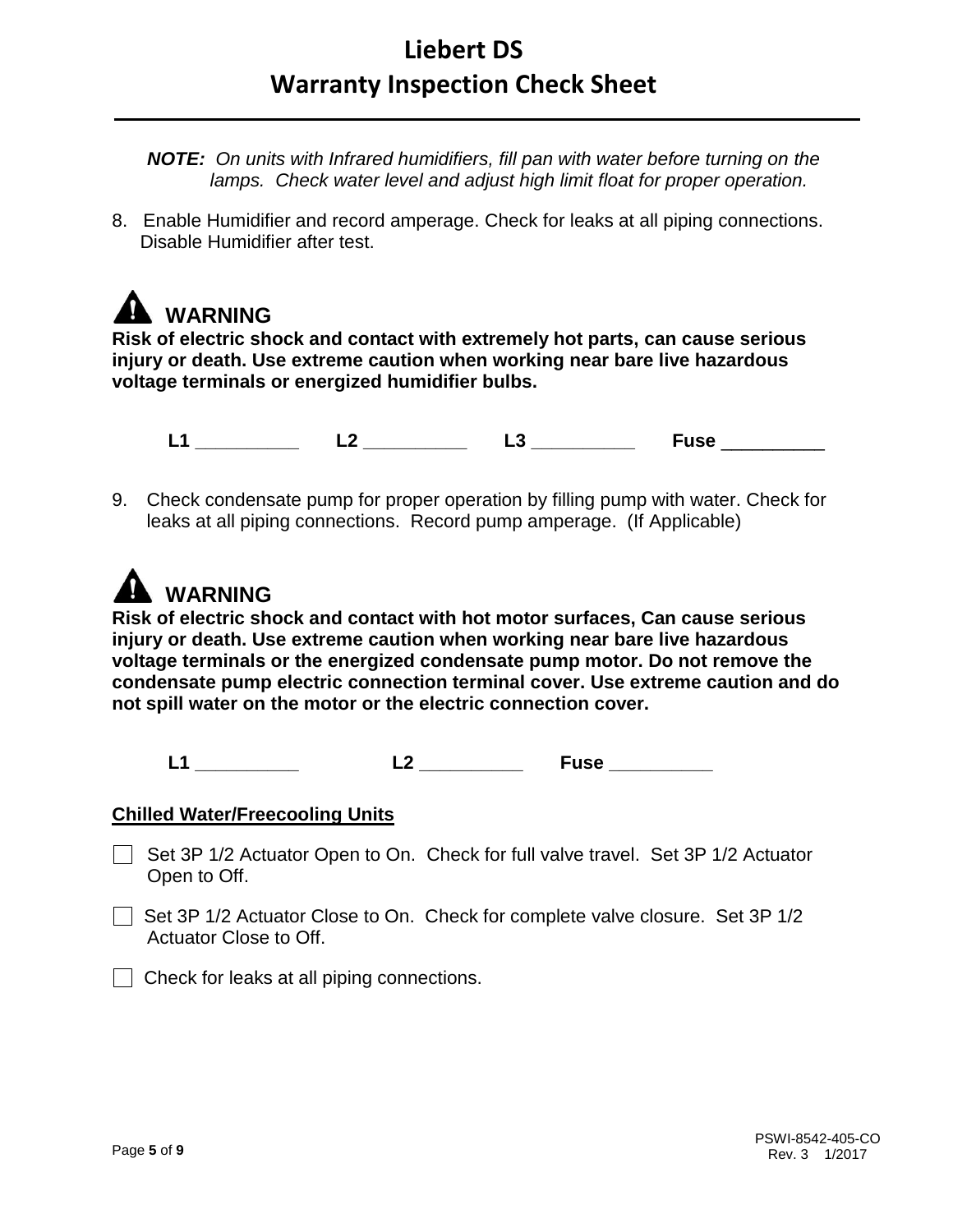#### **Compressorized Units**

#### *NOTES:*

- *On air cooled systems an initial refrigerant charge of at least 75% to 80% of the calculated charge should be added to the circuit before starting the compressor.*
- *Digital compressor must be at fully loaded operation.*
- 10. Enable compressor in the Charge Mode and allow the system to operate for 10-15 minutes.

#### **Air-Cooled Condenser w/Fan Speed**

Add additional refrigerant to obtain the proper superheat and subcooling for fan speed model condensers. Refer to associated condenser warranty inspection sheet for additional information.

#### **Air-Cooled Condenser w/Lee-Temp**

On the receiver at the condenser there are two refrigerant-level sight glasses. Refrigerant level will vary with outside temperature. Check refrigerant level after the system has been on for at least 15 minutes. Add additional refrigerant to achieve refrigerant level based on the ambient condition.

#### **Ambient Temperature \_\_\_\_\_\_\_\_\_**

**a. Sight Glass Level** (Check appropriate box)

40°F (4.5°C) and lower—bottom sight glass is 3/4 full

40 to 60°F (4.5 to 15.5°C)—bottom sight glass is full

60°F (15.5°C) and higher—top sight glass is 3/4 full

b. Record Voltage to Heater Pads \_\_\_\_\_\_**Volts**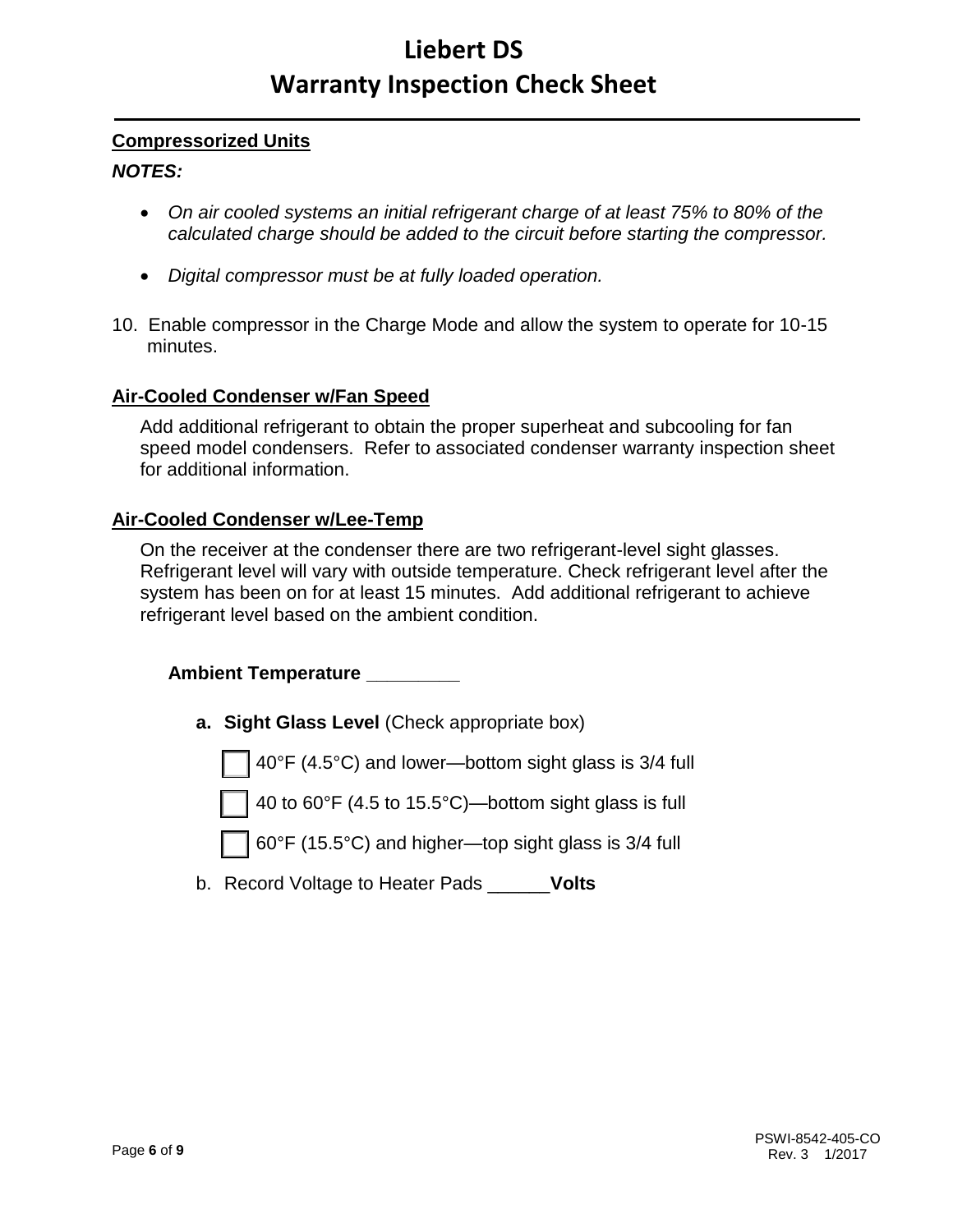#### **Water/Glycol System Operation**

- If the head pressures recorded below equal **105°F** condensing temperature, no adjustment of the glycol/water regulating valves or Motorized Ball Valves are required.
- If the condensing temperatures are above **110°F**, adjust the glycol/water regulating valves/Motorized Ball Valves to lower the head pressure. If the system has balancing valves in it, these valves should be adjusted to the required GPM for this piece of equipment.
- After the condensing temperature has been set up properly, the system should be allowed to run for 10 to 15 minutes to obtain stable conditions.

*Note: To adjust the head pressure with Motorized Ball Valves, go to the Service Menus and then to the Options Set-up Menu. Adjust parameter S427 (Ball Valve Setpoint Offset). The default setting is +30. The range is +0 to +70. Lowering the setpoint will decrease the head pressure and an increase in the setpoint will increase the head pressure.*

| Entering condenser water/glycol temperature __________                 |  |  |  |
|------------------------------------------------------------------------|--|--|--|
| Leaving condenser water/glycol temperature __________                  |  |  |  |
| 11. Record Suction and Discharge Pressures.<br>Circuit #1              |  |  |  |
| <b>Suction Pressure ____________</b><br>Discharge Pressure ___________ |  |  |  |
| <b>Circuit #2</b>                                                      |  |  |  |
| Suction Pressure _____________<br>Discharge Pressure ___________       |  |  |  |
| 12. Check superheat and record. Superheat should be approximately 15°. |  |  |  |
| Circuit #1                                                             |  |  |  |
| Superheat <sup>°F</sup>                                                |  |  |  |
| <b>Circuit #2</b>                                                      |  |  |  |

**Superheat** \_\_\_\_\_\_\_\_\_\_**°F**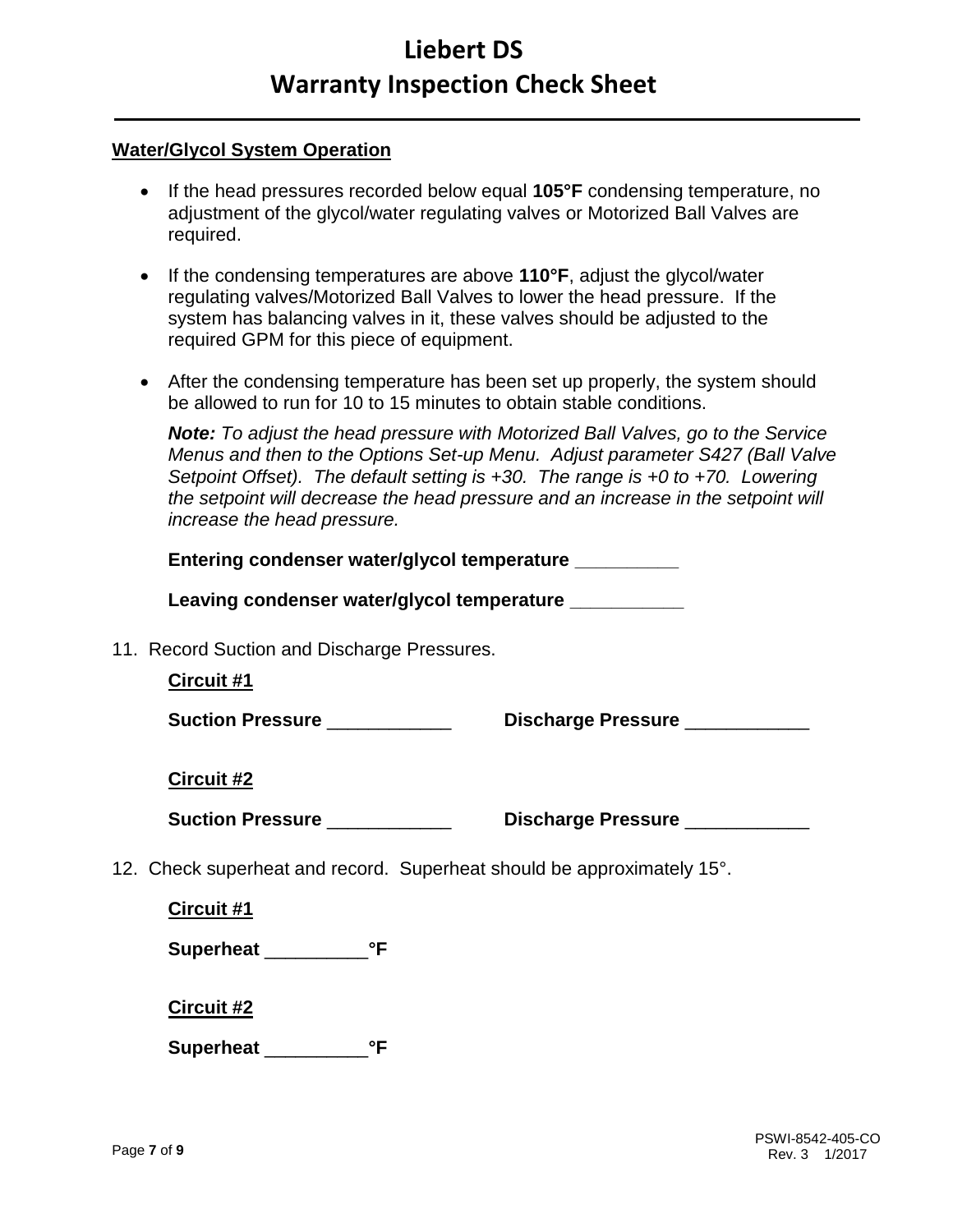13. Check subcooling. (Refer to MC Condenser User Manual and Warranty Inspection sheet for subcooling requirement.)

| Circuit #1                                       |  |                                |                           |
|--------------------------------------------------|--|--------------------------------|---------------------------|
|                                                  |  |                                |                           |
| Circuit #2                                       |  |                                |                           |
|                                                  |  |                                |                           |
| 14. Record Total Charge                          |  |                                |                           |
| Circuit #1 _______________ LBS                   |  | Circuit #2 _______________ LBS |                           |
| 15. Record compressor amperage.                  |  |                                |                           |
| <b>Compressor #1</b>                             |  |                                |                           |
|                                                  |  |                                |                           |
| <b>Compressor #2</b>                             |  |                                |                           |
|                                                  |  |                                |                           |
| 16. Record compressor crankcase heater amperage. |  |                                |                           |
| Compressor #1                                    |  | Compressor #2 _____            | $Fuse$ <sub>_______</sub> |

#### *NOTE: Scroll and Digital Scroll Compressor — Additional Oil Requirements*

*System charges over 28lbs (12.7kg) may require additional oil charge to be added. Refer to the CRV User Manual for the amount of oil required for various system charge levels and associated safety alerts. After the system has been fully charged with refrigerant, use a hand pump to add the additional oil at the suction side of the system while the system is running. The amount of oil added by field service must be recorded on the tag marked "Oil Added Field Service Record," attached to each compressor. The date of oil addition must be included as well.*